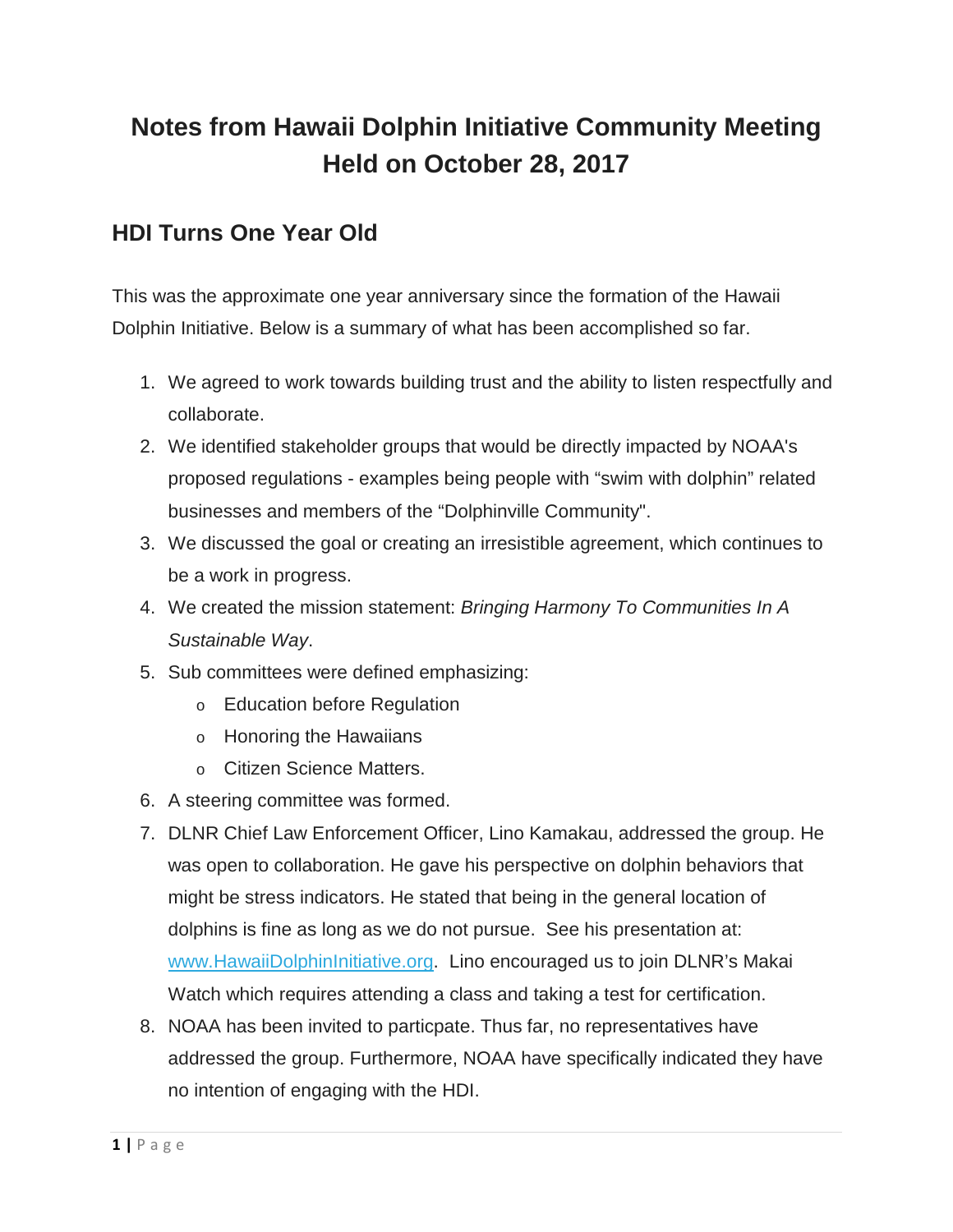- 9. The Education Committee is the core committee that's created suggestions for taking action. While much has been achieved, the time is now to take action.
- 10.We acknowledge the necessity of engaging with residents from the three bays and listening to their opinions and respecting their needs. A few Hawaiians have already addressed the group.

# **Alan Cambra from Ho'okena Beach Addresses the Meeting**

Alan represented himself as a Ho'okena resident. He is on the board of "Friends of Ho'okena." He gave a brief history of Ho'okena. In the 1950s 29 families lived in the area. There were two small stores in the community and there was no road. The organization "Friends of Ho'okena Beach Park" was formed due to a hate crime that occurred.

*"In 2007, Friends of Hoʻokena Beach Park an outgrowth of Kamaʻāina United to Protect the ʻĀina (KUPA), signed an agreement with the County to transfer management oversight of the park at Hoʻokena to FOHBP. They have hired community members to maintain the park and provide park security via the "Aloha Patrol." http://imagesofoldhawaii.com/hookena/*

The group members concern themselves with managing Ho'okena Beach and building the community. An example is funding the feeding of opella.

The group is concerned about people swimming with dolphins. They want dolphins to just rest and not be harassed by swimmers.

His message to our community and other visitors who enjoy Ho'okena and desire to swim with dolphins was "What about us (local resident Hawaiians)? What about our culture?" It appears the Ho'okena residents and board members of "Friends of Ho'okena" believe we do what we want as Americans with little regard for their needs.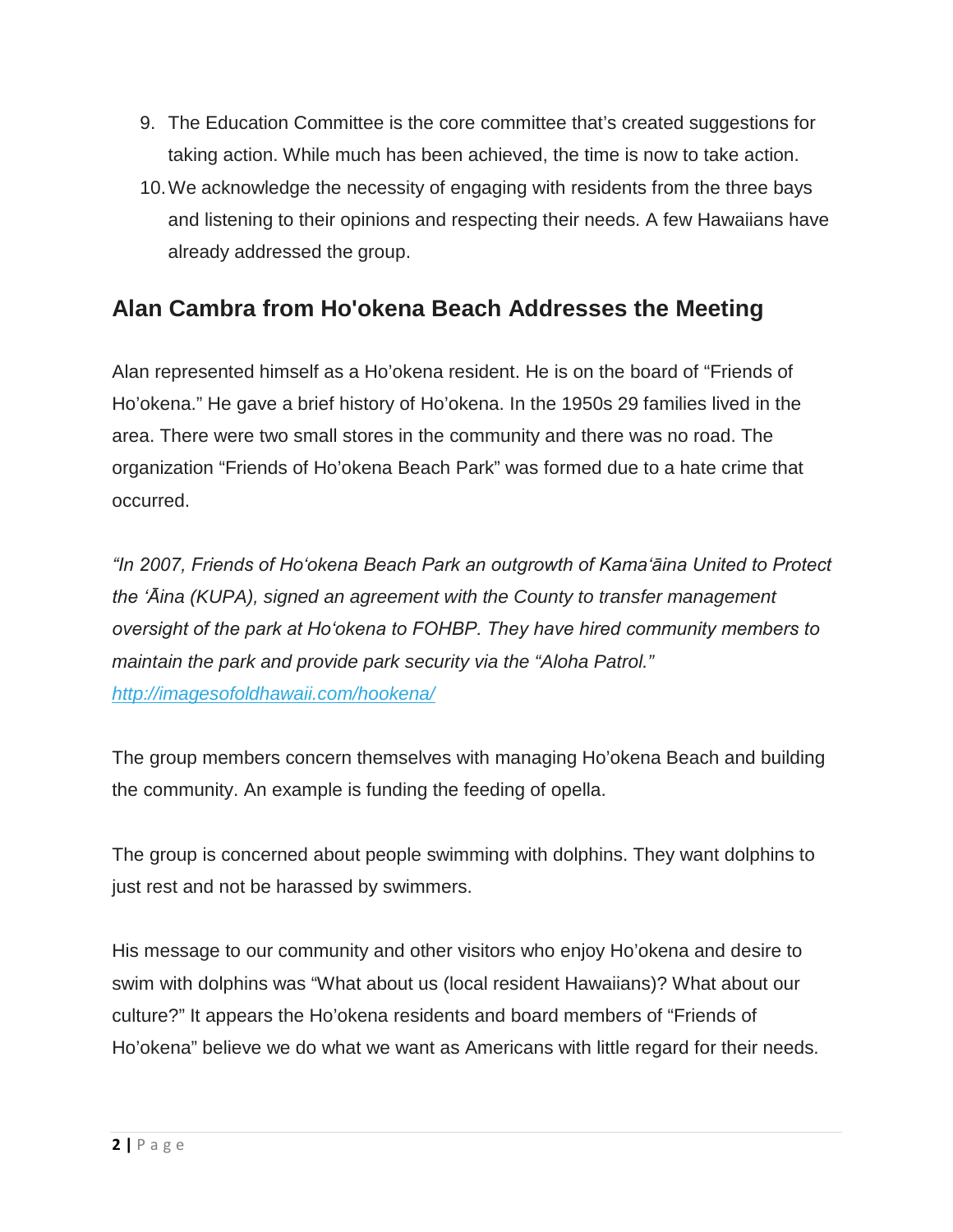Alan stated that if we wish to bring tour groups to Ho'okena we should ask for permission. He didn't state who we need to ask for permission.

In response to a question from the floor, Alan said there's no single Hawaiian voice. Residents, who have lived close to Ho'okena, Kealakekua Bay and Honaunau Bay for their entire lives, need to each be consulted. Members of each of the three communities have their own opinions and needs.

He shared that in the 1950's there were too many sharks in Kealakekua Bay. Nobody swam. The Lesley's fished and put chum in the water.

Michael Hyson stated that there was a location close to Ho'okena where babies were born in the ocean and assisted by dolphins.

It was stated that there are different traditions with different groups of Hawaiians

## **HDI Community Discussion Following Alan's Message**

The meeting participants were highly appreciative of Alan clearly sharing his position regarding the current practice of swimming with dolphins and how to proceed here out. We now have clarity about how to start communicating with more depth with the Ho'okena group. Previously Alan has said, "Let's keep talking."

Mike Jacobson stated that NOAA is the entity we may need to confront in the future as they have made it clear they have no intention of participating in the HDI's mission, which is to bring harmony to communities in a sustainable way. Instead they are focused on introducing regulations to prohibit human-dolphin interaction.

Nigel Patterson read a Call for Action from Lanny Sinkin. He stated we need to take concrete action with our plans to become educators of those who desire to swim with dolphins – t-shirts, flyers, volunteers, kiosks etc. If we implement the vision by taking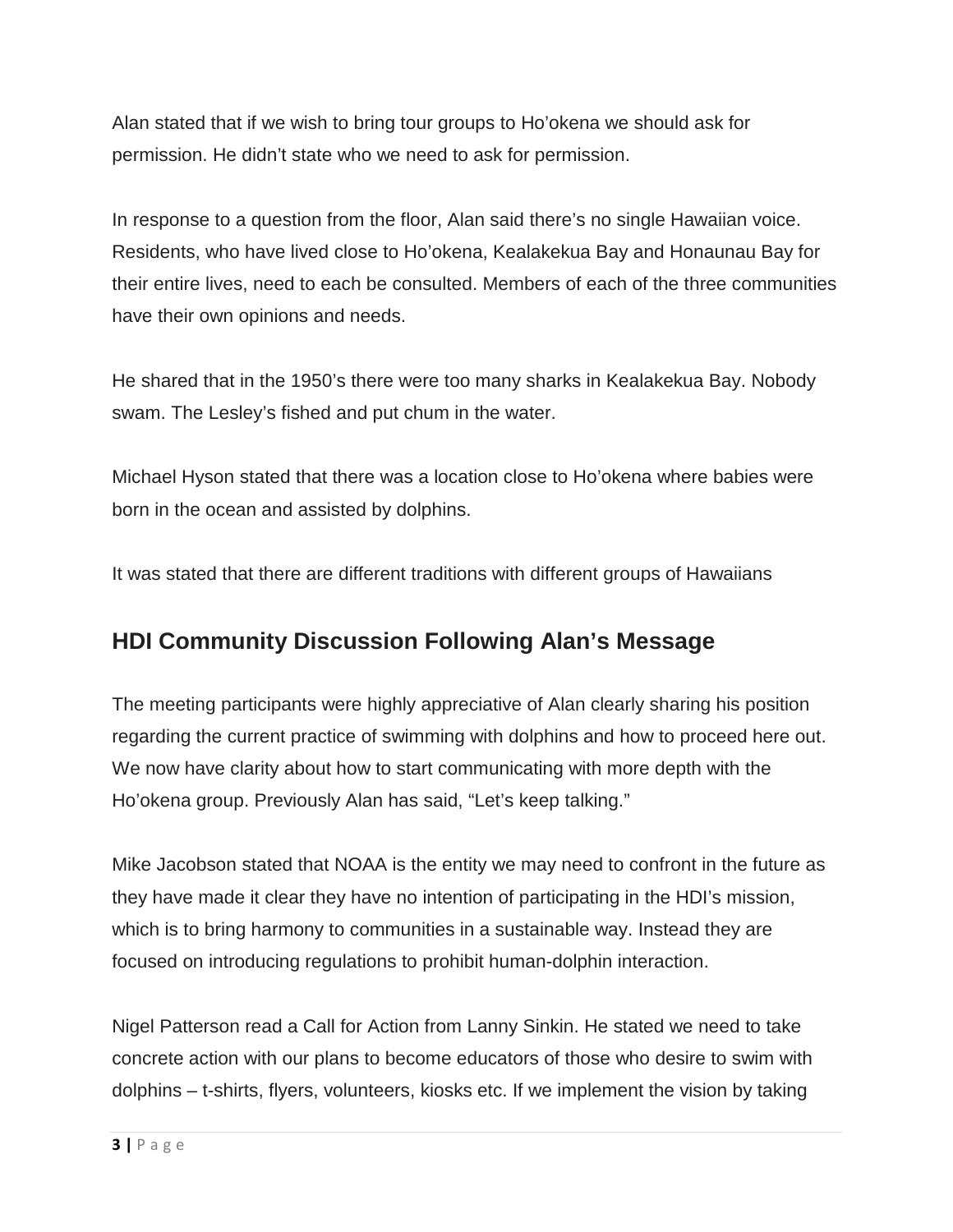action, we have more clout if we do have to challenge NOAA in court. *It was thus important the Education Committee regroup and work towards achieving consensus, including with the residents at the bays*.

It was stated that we can't trust the courts because they are becoming more conservative. It was emphasized that people's livelihoods are on the line. We need to take action vs. just talking and expressing opinions.

Joan Ocean shared that a previous protocol for interacting with dolphins – ex. swim with hands by one's side, no feeding etc. kept NOAA at bay

## **New Positions**

.

Kathryn Jensen was nominated and appointed as the new **secretary**. This job needs to be shared by Kathryn and another person due to the fact that she's off island 4.5 months of the year. No one volunteered to share the responsibilities. The co-secretary position remains vacant. HDI members are encouraged to step up and participate. Waiting for others to act is inappropriate.

Gonnie Heggan was nominated and appointed as the new **treasurer**.

David Kerchman was asked to become the head of the **Education Committee**. He's taking time to make a decision. (Update: David has since accepted the position.)

# **GoFundMe Campaign**

A **Go Fund Me** Campaign has been set up to raise money for promotion and potential legal representation. See www.HawaiiDolphinInitiative.org for more information and to contribute.

As of October 28<sup>th</sup> about \$1400.00 has been raised. (Update: as of Nov 8, a total of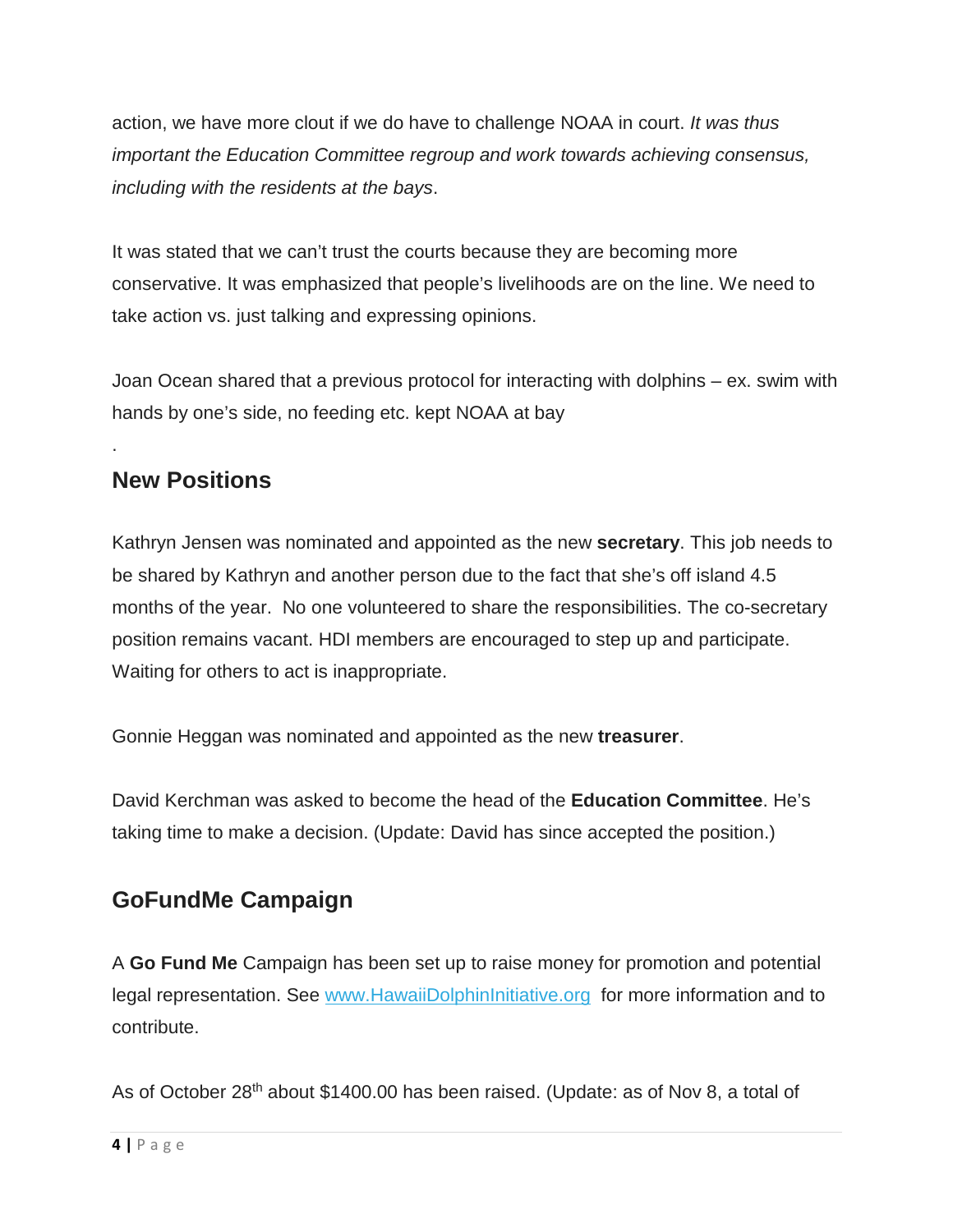\$2,705 has been raised. Donations range from \$5 to \$500, with an average amount of \$93. NO amount is too small – or too large!)

We're all prompted to connect via Facebook, email lists etc. asking our network of contacts for donations.

It was suggested that we create links to the site and **Go Fund Me** page via Facebook.

We're encouraged to share our dolphin experiences via Facebook as a great P.R. strategy.

## **Perceived Slow Pace of Progress**

Frustration was expressed the HDI had not achieved more in the year since its inception. Nigel Patterson encouraged the participants to actively engage rather than sit back waiting for others to make things happen on their behalf.

Kit Kelly said boat captains are fragmented and competing amongst one another hence they don't get involved with this group.

Kit stated we would raise local awareness about our group and our mission by wearing t shirts and wrist bands.

He agreed that the common ground of those who swim with dolphins from shore and commercial operators is the well-being of the dolphins.

## **Next Meeting Date**

Provisionally planned for December 16, 2017